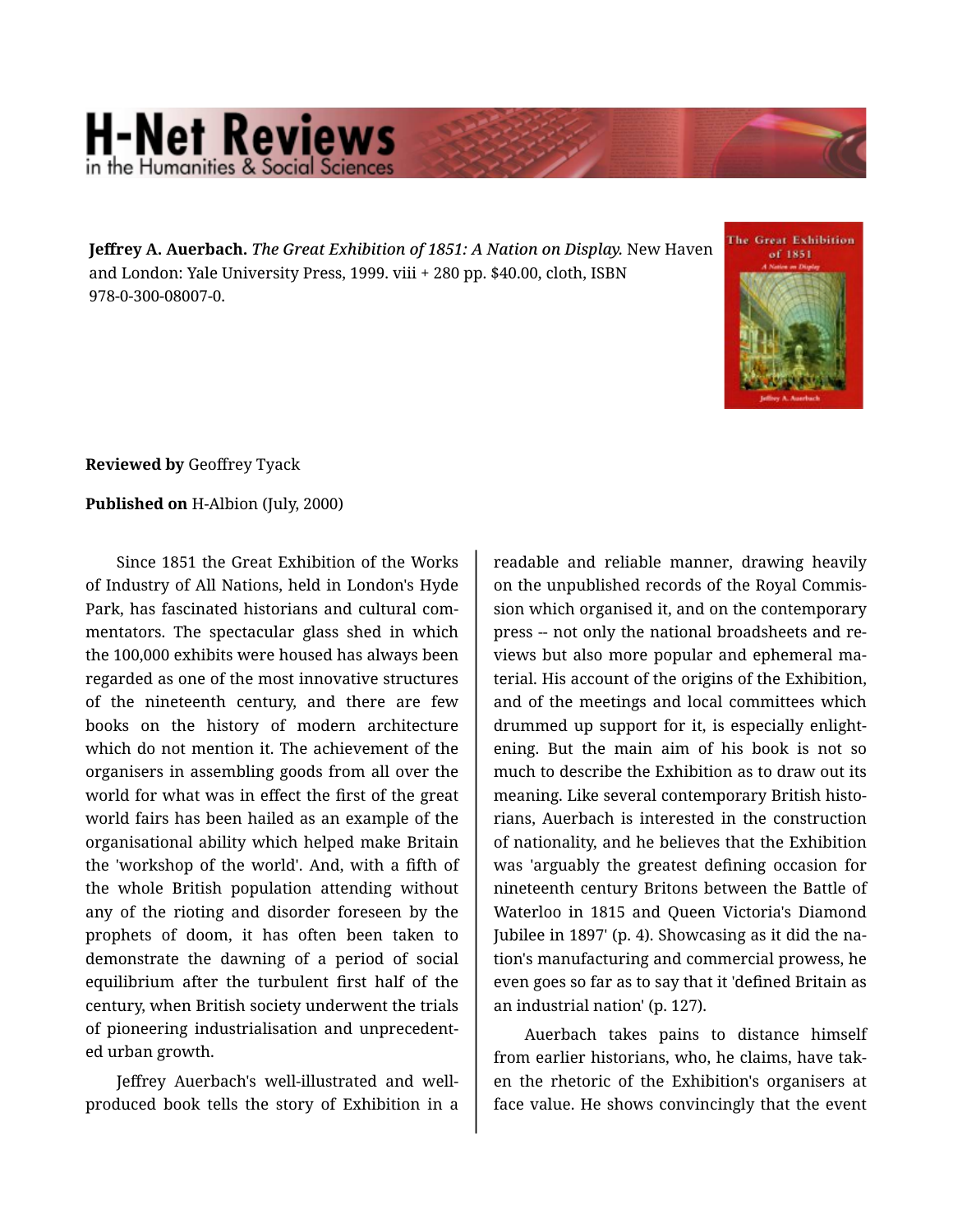was first conceived more as a means of stimulat‐ ing what he calls a 'sputtering economy' (p. 10), still suffering from the travails of the 1840s, than as a chauvinistic celebration of Britain's superiori‐ ty as a manufacturing country. Prince Albert, Queen Victoria's consort, was less involved in its conception and planning than has been widely believed, and large sections of the British public responded to it, at least at first, with 'apathy if not outright opposition' (p.1). Far from demonstrating the superiority of British to foreign goods, the de‐ sign reformers who first conceived the Exhibition believed that their juxtaposition would help the cause of better design in Britain and remedy per‐ ceived deficiencies which, then as now, were at‐ tributed in part to inadequate education. And al‐ though machinery was much in evidence, many of the goods on display, like those in A.W.N. Pugins Medieval Court (itself an implicit criticism of the prevailing values of the Exhibitions promoters), were hand-crafted.

Yet, despite all this, many, perhaps most, visitors seem to have came away from the Exhibition with an enhanced awareness of Britain's commer‐ cial and industrial achievements; with a stronger belief in the benefits of free trade and 'globalisa‐ tion'; and with a greater sense of the nation's 'manifest destiny' as a land of liberty and progress relatively untrammelled by the restraints of inter‐ ventionist government. Though the poorest of the poor did not attend, 'respectable' workers showed up in large numbers after the price of admission was reduced, and they behaved in an orderly way, even if they frequented different parts of the building from their frock-coated and crinolined social superiors. The mere fact of attracting so many people from all parts of the country to one place, many of them travelling by train, helped to create an integrated national culture (though the Irish, significantly, showed little interest). And, by placing goods, and especially raw materials, from the colonies at the very heart of the building the organisers played a part in 'domesticating the British Empire, displaying it as 'a cog in the manu‐

facturing process' (p. 101). So in many respects Auerbach confirms the traditional Whiggish inter‐ pretation of the Exhibition, while showing more sensitivity than previous writers to its cultural nu‐ ances. The Exhibition, he believes, is best under‐ stood as a huge bazaar with 'something for almost everyone' (p. 2), and that is perhaps how we should understand its significance today.

The Great Exhibition cannot be divorced from the building in which it took place -- at the time the largest enclosed space on earth --but here Auerbach is a little disappointing. He refers to the jeremiads of John Ruskin and William Morris, but he conveys relatively little of the excitement felt by many visitors as they saw the huge 'crystal palace' -- so named by the journalist Douglas Jer‐ rold -- glittering in the summer sunshine. He points out that Joseph Paxtons scheme for a pre‐ fabricated structure of glass and iron removed many of the practical and aesthetic objections which had threatened to place the project in jeopardy, but he says little about its construction, and he does not enlarge on the crucial role played in the design by the contractors, Fox and Henderson. To a very large extent the message and meaning of the Exhibition were embodied in the building, and in the process of its construction and recy‐ cling, just as that of the 1887 Paris Exhibition was, and is, embodied in the Eiffel Tower. We can still enjoy the Eiffel Tower, but the Crystal Palace is alas no longer with us, having been removed to Sydenham when the Exhibition closed and then destroyed by fire in 1936 -- seen by some, as Auerbach points out, as a portent of worse horrors to come. Yet the optimistic, rationalistic and enquir‐ ing spirit of the Exhibition still lives on in the South Kensington estate bought by the Commis‐ sioners out of its profits, and subsequently laid out with educational and cultural buildings in‐ cluding the Victoria and Albert Museum, the Nat‐ ural History Museum, the Albert Hall and many more. Though somewhat perfunctorily treated here, South Kensington or Albertopolis was surely